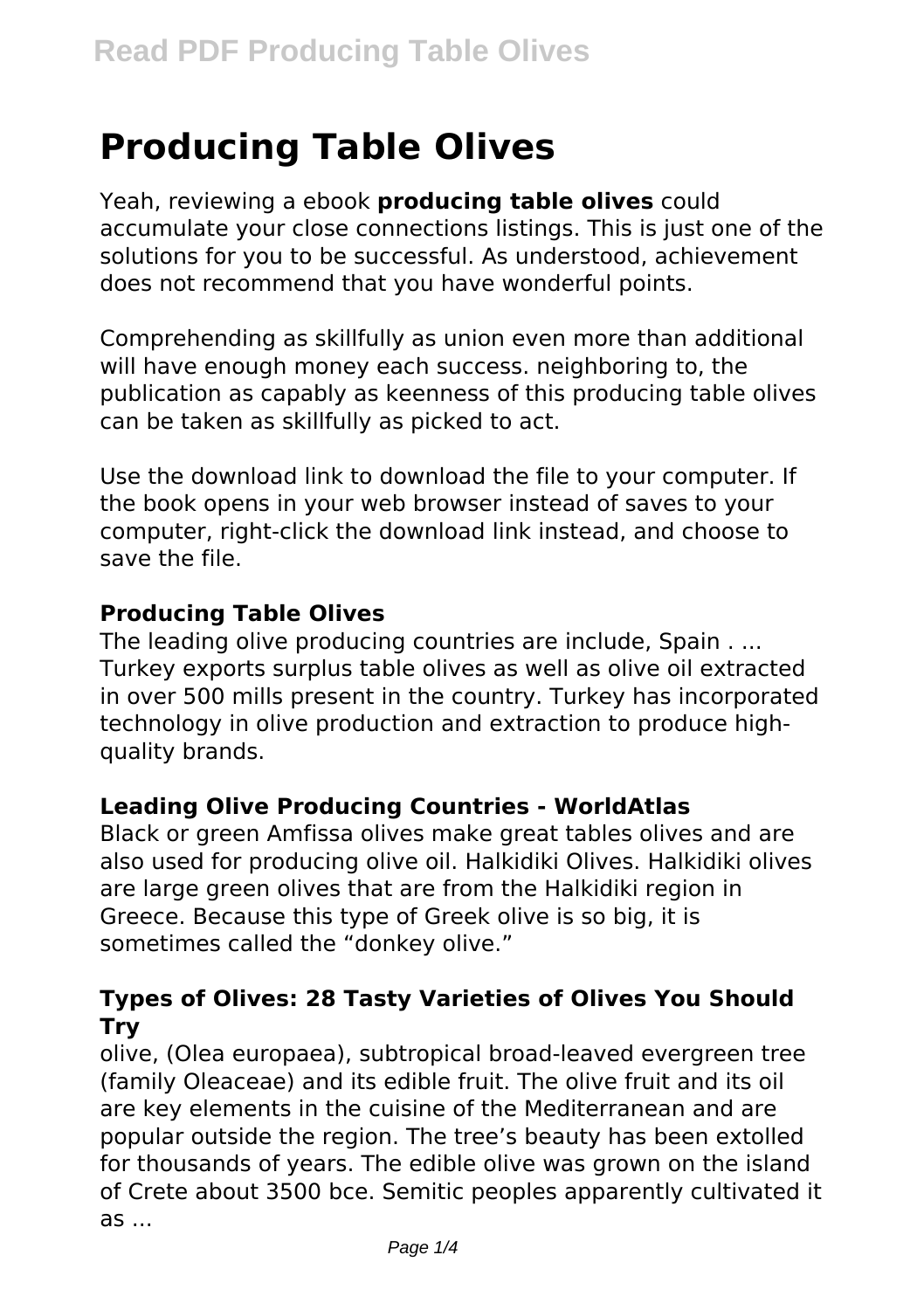# **olive | Description, Production, & Oil | Britannica**

Nocellara del Belice is an olive cultivar from the Valle del Belice area of south-western Sicily.It is a dual-purpose olive, grown both for oil and for the table. It is used to make "Valle del Belìce" extra-virgin olive oil, which is pressed from a minimum of 70% Nocellara del Belice olives. As a table olive it may be treated by various methods, one of which is named for the comune of ...

# **Nocellara del Belice - Wikipedia**

Every olive is composed of solid matter—skin, flesh, pit—along with water and, of course, oil. The ratio between them differs depending on the olive variety; table olives have been bred for flesh, while oil olives are the opposite. But, even our favorites for Fat Gold are relatively stingy: at most, an olive is around 20% oil.

# **Fat Gold: The Fat Gold Guide to Extra Virgin Olive Oil**

Grampians Olive Co. (Toscana) is a family owned producer of award winning organic cold pressed extra virgin olive oil in Victoria, Australia. Established in 1943 our historic grove is one of the oldest in Australia.

# **Grampians Olive Co.**

However, if you live in a dry, warm climate (generally zones 8–10), you can successfully grow several fruiting olive varieties to provide for the table or to press the olives for oil. Growing Fruiting Olive Trees

# **10 Varieties of Fruiting Olive Trees You Can Grow**

Table of Small Business Size Standards Matched to North American Industry Classification System Codes This table lists small business size standards matched to industries described in the North American Industry Classification System (NAICS), as modified by the Office of Management and Budget effective January 1, 2012.

# **U. S. Small Business Administration**

Australis Plants is a specialist olive nursery producing the largest range of olive varieties and tree sizes in Australia. All olive varieties are propagated from mature motherstock trees that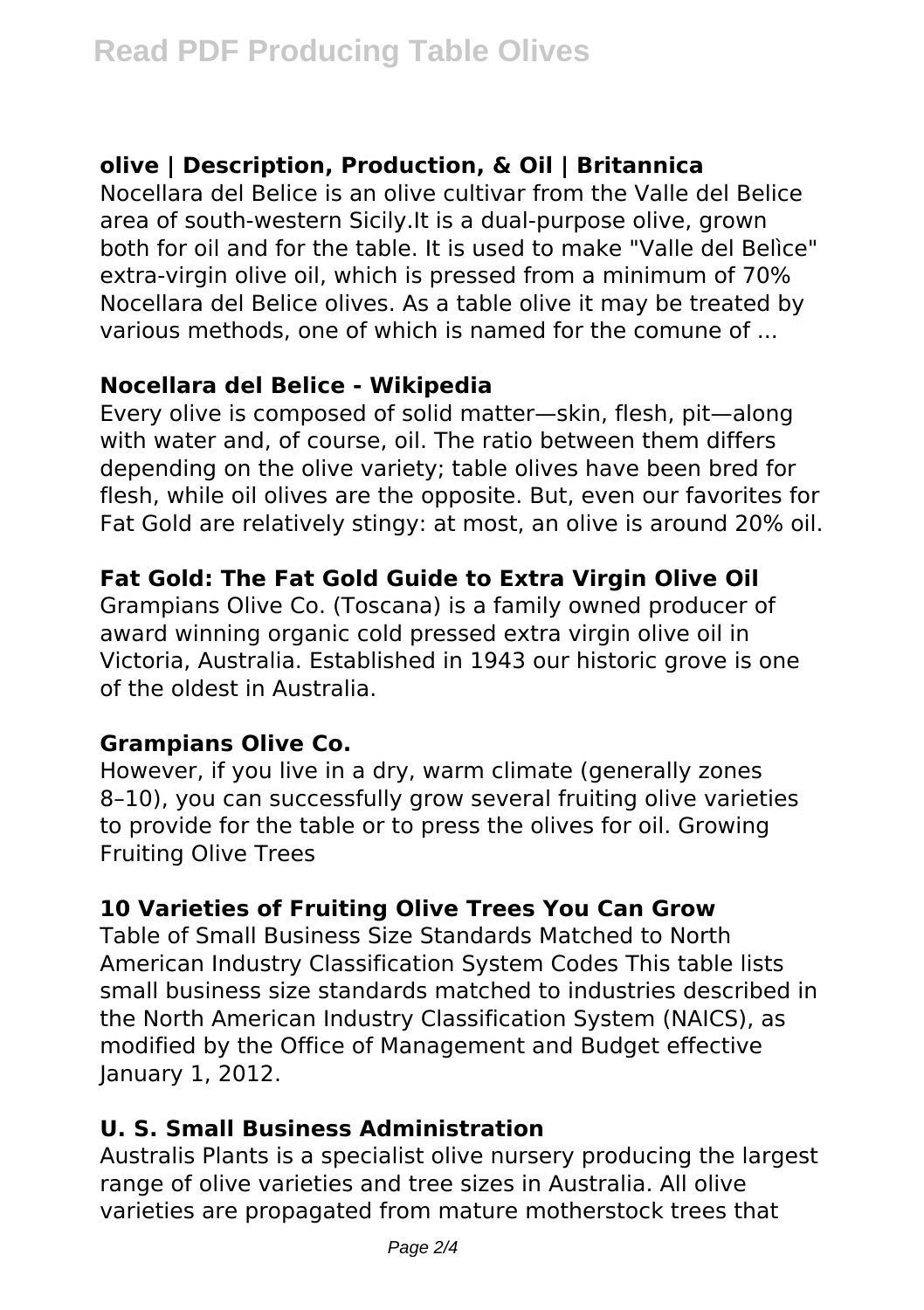have been verified as true to type using DNA or morphological techniques.

#### **Olive Nursery - Australis Plants**

Although Australia is mostly arid, the nation is a major agricultural producer and exporter, with over 325,300 employed in agriculture, forestry and fishing as of February 2015. Agriculture and its closely related sectors earn \$155 billion-ayear for a 12% share of GDP. Farmers and grazers own 135,997 farms, covering 61% of Australia's landmass. ...

#### **Agriculture in Australia - Wikipedia**

The best way to navigate this table is to use the search function on the top right of the table and to enter a town's name. You'll find the resource that the town produces the most of, the workshop you need to construct to take advantage of this, and how many villages feed the resource into the town.

# **Bannerlord workshop guide - Rock Paper Shotgun**

(Traditional table olives are cured by fermentation, which is not a good thing in olive oil.) The fruity notes in olive oil can be green, like grassy, herbaceous or artichoke; or ripe, like nutty ...

## **What Is the Healthiest Olive Oil? | U.S. News**

Casablanca Mediterranean Grill. Hilton Head Islands premiere authentic Mediterranean cuisine. Chef Hicham Elmadi is multiskilled executive chef with over 20 years of experience in food preparation , banquet, and a-la-carte operations for leading food service and restaurants. Specializing in Mediter

## **Casablanca Mediterranean Grill**

A family of farmers and butchers, they've been producing some of Yorkshire's finest meat for 40 years. R&J specialise in Limousin and Charolais cattle, two continental breeds renowned for their generous muscle-to-bone ratio, as well as their richly marbled meat.

## **Menus - The Refectory**

The table below shows typical values for the volume of water required to produce common foodstuffs. Chocolate tops the list